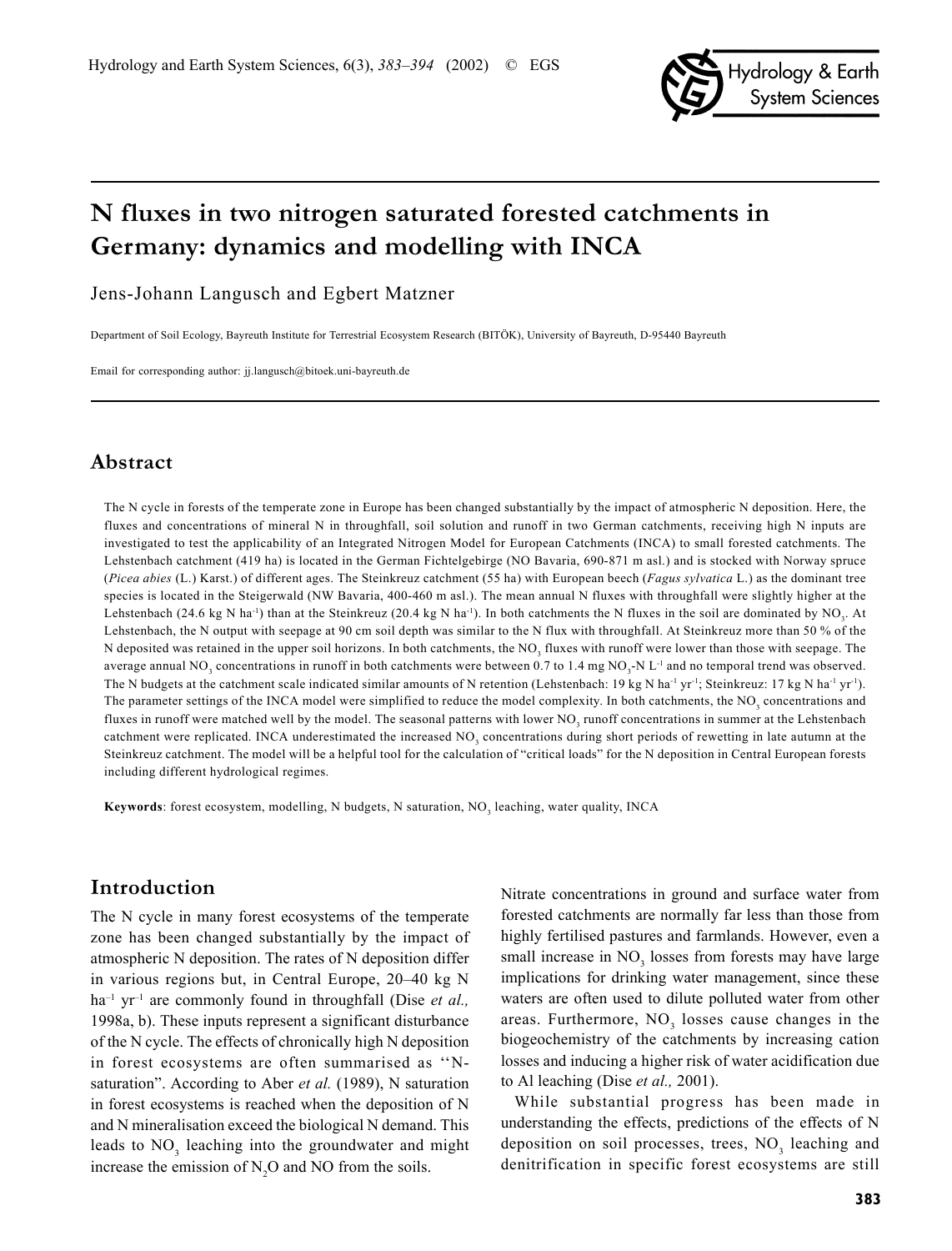uncertain. At a regional scale, the  $NO<sub>3</sub>$  leaching from forests was related empirically to the N deposition and to the C/N ratio of the forest floor (Matzner and Grosholz, 1997; Dise *et al.,* 1998a, b). The positive influence of N deposition on the emission of  $N_2$ O and NO from forest soils remains a matter of debate (Brumme *et al.,* 1999).

Deterministic models of N turnover in terrestrial ecosystems have been developed for and applied mainly to agricultural systems. In these systems, the N cycle is driven by large inputs from fertilization and large outputs with biomass export, denitrification and seepage. (Whitehead, 1990; Jones *et al.,* 1991; Lunn *et al.,* 1996). In contrast, N inputs to forests from the atmosphere occur only at relatively low rates and are distributed more or less homogeneously throughout the year. The outputs by denitrification and seepage are generally much lower (Brumme *et al.,* 1999). Furthermore, the accumulation of N in biomass is small, while its immobilization in forest soils may be substantial (Magill *et al.,* 1997).

Here, data are presented on N fluxes and concentrations in two different forested catchments in Germany subjected to high rates of atmospheric N deposition. Long term developments and seasonal dynamics of  $NO<sub>3</sub>$  in runoff and on N budgets at the catchment scale are examined and the information collected is used to test the INCA model (**I**ntegrated **N**itrogen Model for European **Ca**tchments; Whitehead *et al.,* 1998a, b) for its performance in predicting N fluxes for small forested catchments. The INCA model simulates flow pathways, N turnover including uptake and denitrification, fluxes and concentrations of both nitrate-N and ammonium-N in the soil, the groundwater and the river in daily resolution.

## **Sites and methods**

### **SITES**

The Steinkreuz catchment (55 ha in area) is located in the German Steigerwald area, 49°52´20´´ N, 10°27´40´´ E, at elevations between 400–460 m asl. The average air temperature is 7.5°C and mean annual precipitation is some 750 mm. Bedrock is Triassic sandstone (Middle Keuper) with clayey layers. Dominating soil types are Dystric Cambisols and Vertic Cambisols (FAO-System). Gleyic Cambisols occur only on small areas close to the creek. The soils are of sandy to loamy texture (Gerstberger, 2001). The forest stand comprises 75% of 130-year old European beech (*Fagus sylvatica* L.) with 25% sessile oak (*Quercus petraea* (Matt.) Liebl.) of the same age.

The Lehstenbach catchment (419 ha in area) is located in the German Fichtelgebirge area, 50°08´35´´ N, 11°52´10´´ E at 690–871 m. The average air temperature is 5.8°C and the mean annual precipitation is 1100 mm. Bedrock is granite and the dominating soil types are acidic Cambisols, Gleysols and Histosols (FAO-System). A substantial area of the catchment is covered by wetlands and bogs (35%). The catchment is afforested by old Norway spruce (*Picea abies* (L.) Karst.) 45 to 160 years old. The stand at the plot 'Coulissenhieb' was planted in 1850. The Coulissenhieb site, located in the terrestrial part of the catchment with Cambisols and Cambic Podzols as dominating soil types (Gerstberger, 2001) has soil texture which varies from loamy sand to loam.

The C pools in the soil are higher at Coulissenhieb than at Steinkreuz (Table 1). The N pool of the Coulissenhieb soil is about 9400 kg ha<sup>-1</sup> with 2900 kg ha<sup>-1</sup> in the forest floor. At Steinkreuz, the total N pool of the soil was 6100 kg ha<sup>-1</sup> with only 600 kg ha<sup>-1</sup> in the forest floor.

## **Methods**

At the Steinkreuz catchment, precipitation has been measured daily since January 1995. Samples for analysis of major elements have been collected bi-weekly with three replicates. Volume and element concentrations in throughfall have been measured bi-weekly in nine parallel samples from January 1995. Three of the nine samples are combined to give three mixed samples which are analysed for major elements. Stemflow amounts to about 7% of the soil water input and was measured at five trees. Samples of stemflow water were analysed for major elements bi-weekly. Ceramic suction lysimeters (seven replicates) were used to sample soil solution at 60 cm soil depth. Soil solutions have been collected and analysed bi-weekly since May 1995.

Discharge at the weir has been measured daily since November 1994 and water samples have been taken biweekly since then. Measurements of air temperature, air humidity, solar radiation, wind speed and wind velocity have been made since November 1994 at an open field station.

At the Lehstenbach catchment, bulk precipitation and throughfall as well as soil solution samples were sampled at the 'Coulissenhieb' plot. The volume of bulk precipitation has been measured daily since January 1994 and samples for analysis of macro-elements are collected bi-weekly with five replicates. Volume and element concentrations in throughfall have been measured bi-weekly in 20 parallel samples since June 1992. Ceramic suction lysimeters (20 replicates) have been used to sample soil solution at 90 cm soil depth. Soil solution samples have been collected biweekly since June 1993. Discharge at the weir has been measured daily since November 1986. Water samples have been taken bi-weekly since November 1987 for analysis of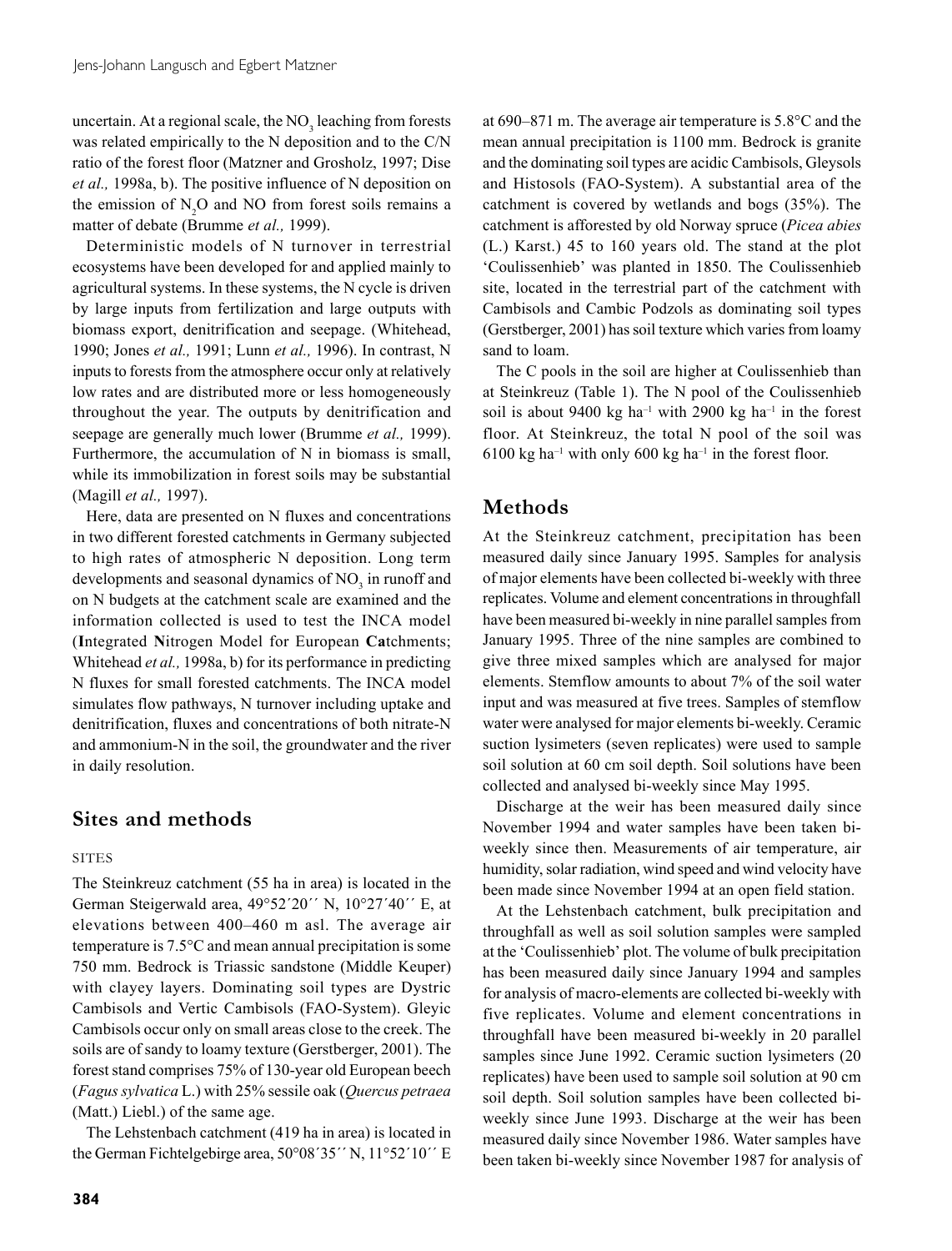|                       | Depth              | pH     | pH     | $\mathcal{C}$ | $\boldsymbol{N}$ | C-store                         | N-store                      |
|-----------------------|--------------------|--------|--------|---------------|------------------|---------------------------------|------------------------------|
|                       | $\lceil cm \rceil$ | (H, O) | (CaCl) | $[g \, kg^I]$ | $[g kg-1]$       | $\lceil t \, ha^{\perp} \rceil$ | $\lceil t \, ha^{-1} \rceil$ |
| L                     | $3-2$              | 5.30   | 4.70   | 445.0         | 20.4             |                                 |                              |
| <b>Of</b>             | $2 - 0.5$          | 5.10   | 4.50   | 413.0         | 21.8             | $12.0^{\circ}$                  | 0.6 <sup>a</sup>             |
| Oh                    | $0.5 - 0$          | 4.10   | 3.40   | 205.0         | 11.5             |                                 |                              |
| I Ah                  | $0 - 5$            | 3.90   | 3.20   | 66.9          | 4.3              | 35.5                            | 2.3                          |
| I By                  | $5 - 24$           | 4.30   | 3.80   | 10.9          | 0.6              | 27.1                            | 1.5                          |
| I Swd-By1             | 24-50              | 4.60   | 3.90   | 3.5           | 0.2              | 7.1                             | 0.4                          |
| I Swd-By2             | 50-80              | 4.90   | 4.00   | 1.6           | 0.2              | 4.1                             | 0.5                          |
| II Cv                 | 80-85              | 5.20   | 4.10   | 1.4           | 0.3              | 0.6                             | 0.1                          |
| III Cv                | 85-115             | 5.20   | 4.10   | 1.4           | 0.2              | 1.9                             | 0.3                          |
| IV Cy <sub>1</sub>    | >115               | 5.50   | 4.20   | 0.7           | 0.1              | 1.4                             | 0.2                          |
| IV Cv <sub>2</sub>    |                    | 5.50   | 4.20   | 0.8           | 0.1              | 1.3                             | 0.2                          |
| $a = Sum$ of: L+Of+Oh |                    |        |        |               |                  |                                 |                              |

*Table 1a*. Soil properties and soil N storage at the Steinkreuz catchment.

*Table 1b.* Soil properties and soil N storage at the Lehstenbach catchment.

|                                      | Depth<br>[cm] | pH<br>(H, O) | pH<br>(CaCl) | <i>TOC</i><br>[g $kg$ <sup>1</sup> ] | <b>TON</b><br>[g kg <sup>1</sup> ] | C-store<br>[t ha <sup>-1</sup> ] [ | N-store<br>$t$ ha <sup>-1</sup> ] |
|--------------------------------------|---------------|--------------|--------------|--------------------------------------|------------------------------------|------------------------------------|-----------------------------------|
| L                                    | $8.5 - 8$     | 4.50         | 3.60         | 478.0                                | 19.3                               | 3.6                                | 0.2                               |
| Of                                   | $8-3$         | 3.80         | 2.90         | 372.0                                | 18.0                               | 25.4                               | 1.2                               |
| Oh                                   | $3-0$         | 3.50         | 2.60         | 376.0                                | 16.6                               | 31.0                               | 1.5                               |
| Ahe                                  | $0 - 10$      | 3.70         | 2.90         | 38.9                                 | 1.7                                | 26.4                               | 1.2                               |
| Bh                                   | $10 - 12$     | 3.80         | 3.30         | 90.5                                 | 4.0                                | 8.2                                | 0.4                               |
| <b>Bhs</b>                           | $12 - 30$     | 4.40         | 3.90         | 53.6                                 | 3.8                                | 49.3                               | 3.5                               |
| <b>B</b> <sub>V</sub> C <sub>V</sub> | $30 - 55$     | 4.50         | 4.30         | 8.4                                  | 0.5                                | 20.0                               | 1.2                               |
| Cv1                                  | 55-70         | 4.50         | 4.20         | 2.2                                  | 0.2                                | 1.5                                | 0.1                               |
| Cv2                                  | >70           | 4.50         | 4.10         | 2.0                                  | 0.2                                | 0.9                                | 0.1                               |

major elements. Meteorological measurements of air temperature, air humidity, solar radiation, wind speed and wind velocity have been made since May 1994 at an open field station.

The water fluxes with seepage at the plot-scale were calculated by the soil water model Hydrus-2D (Simúnek *et al.,* 1996) for Steinkreuz at 60 cm depth and by the model SIMULA18, (Manderscheid, 1995) at 90 cm depth for the Coulissenhieb plot. Both models simulate seepage based on estimates of actual transpiration, soil physical parameters and root distribution.

## **Parameterisation of the INCA model**

The driving data for the INCA model, including soil moisture deficit, hydrologically effective rainfall, air temperature, actual throughfall, discharge and inorganic nitrogen concentrations were compiled for the period 1995– 1999. Soil water deficit was calculated as the difference between actual transpiration and throughfall. At the Steinkreuz, the calculated seepage at 60 cm depth was taken as hydrologically effective rainfall while at Lehstenbach, the hydrologically effective rainfall was calculated as throughfall – actual transpiration – soil water deficit.

At the Steinkreuz catchment, a discharge to deeper groundwater that is not accounted for at the weir measurements, is suggested by the fact that the Cl budget  $(throughfall + stemflow - runoff)$  of the catchment is strongly positive over the five years using measured discharge rates. In addition, transpiration measurements at the trees revealed annual transpiration rates of only 180 mm (Tenhunen *et al.,* 2001) which supports the suggestion of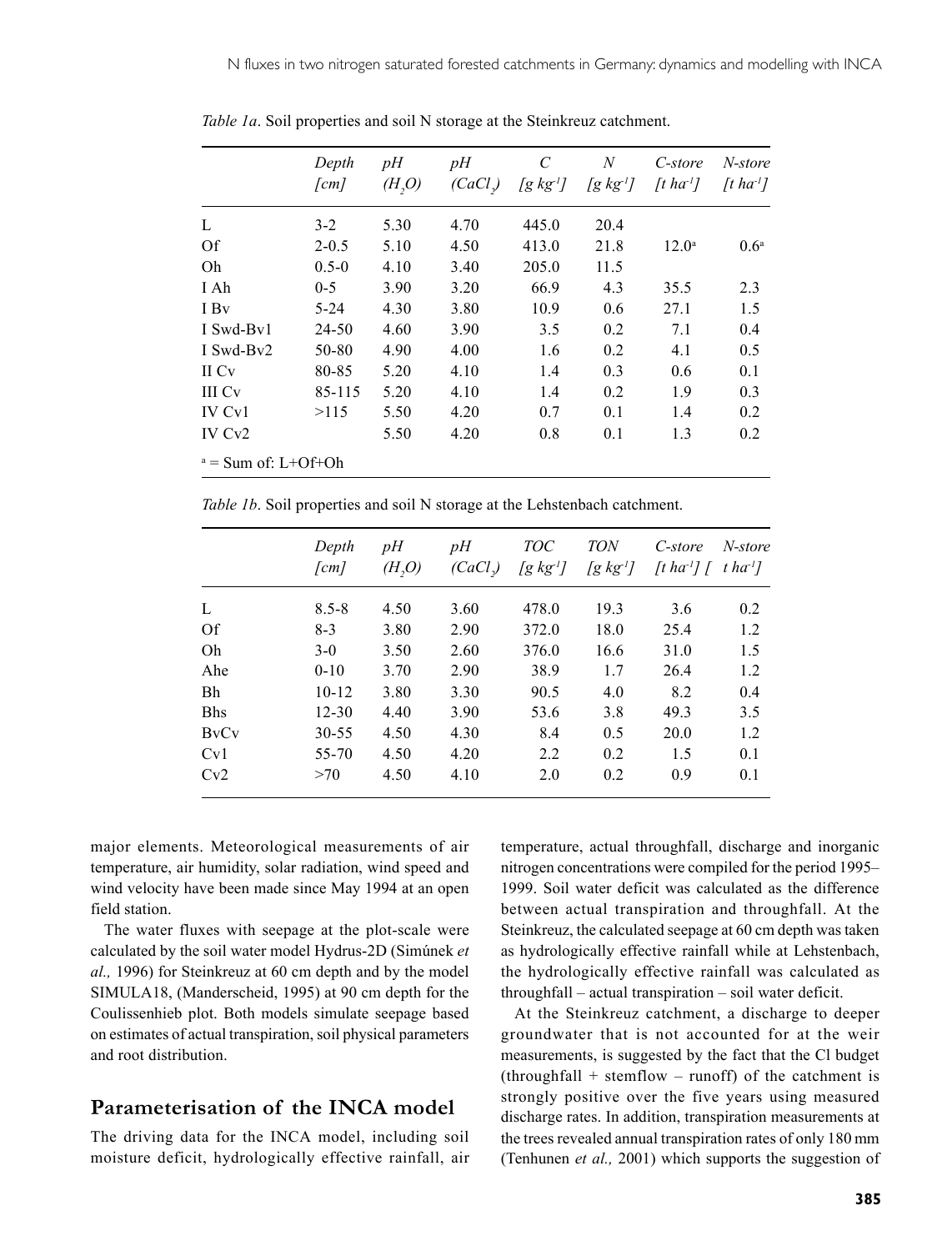|            | <i>Table 2.</i> Parameters of the INCA model used for the |  |  |  |  |
|------------|-----------------------------------------------------------|--|--|--|--|
| modelling. |                                                           |  |  |  |  |

|                                                          | Steinkreuz       | Lehstenbach      |
|----------------------------------------------------------|------------------|------------------|
| Denitrification m day <sup>-1</sup>                      | 0.002            | 0.007            |
| Nitrogen fixation (kg N ha <sup>-1</sup> day)            | $\theta$         | 0                |
| Nitrification m day <sup>-1</sup>                        | 0.02             | 0.025            |
| Mineralisation (kg $N$ ha <sup>-1</sup> day)             | $\boldsymbol{0}$ | 0                |
| Immobilisation m day <sup>-1</sup>                       | $\theta$         | $\theta$         |
| Soil moisture deficit                                    | 40               | 40               |
| maximum (mm)                                             |                  |                  |
| Max. temperature difference (°C)                         | 8                | 4.5              |
| Sustain Surface flow at $(m^3 s^{-1})$                   | 0                | 0                |
| Sustain Sub-surface flow                                 | $\boldsymbol{0}$ | 0.007            |
| at $(m^3 s^{-1})$                                        |                  |                  |
| Stop denitrification at $({}^{\circ}C)$                  | 0                | $\mathbf{0}$     |
| Stop nitrification at (°C)                               | 0                | 0                |
| Fertilizer addition start day                            | 0                | 0                |
| Fertilizer addition period (days)                        | $\overline{0}$   | 0                |
| Nitrate addition rate                                    | $\boldsymbol{0}$ | $\mathbf{0}$     |
| $(kg N ha^{-1}day^{-1})$                                 |                  |                  |
| Ammonium addition rate                                   | $\boldsymbol{0}$ | $\boldsymbol{0}$ |
| $(kg N ha^{-1}day^{-1})$                                 |                  |                  |
| Plant growth start day                                   | 60               | 90               |
| Plant growth period (days)                               | 210              | 160              |
| Nitrate uptake rate m day <sup>-1</sup>                  | 0.015            | 0.01             |
| Ammonium uptake rate m day <sup>-1</sup>                 | 0.015            | 0.8              |
| Maximum uptake (kg N ha <sup>-1</sup> yr <sup>-1</sup> ) | 70               | 70               |
| $\text{Vr}_{\text{Max}}$ (depth $\times$ porosity)       | 0.1              | 0.2              |
| Soil reactive zone (days)                                | 1                | 1                |
| Groundwater zone (days)                                  | 40               | 40               |
| Initial Surface flow $(m^3 s^{-1})$                      | 0.001            | $\overline{0}$   |
| Initial Surface nitrate $(mg l^{-1})$                    | 0.6              | 0.5              |
| Initial Surface Drainage                                 | 100              | 1000             |
| volume $(m^3)$                                           |                  |                  |
| Initial Sub-surface flow $(m^3 s^{-1})$                  | 0.001            | $\mathbf{0}$     |
| Initial Sub-surface nitrate (mg l <sup>-1</sup> )        | 1.3              | 0.99             |
| Initial Sub-surface Drainage                             | 1E6              | 8E6              |
| volume $(m^3)$                                           |                  |                  |
| <b>Instream Denitrification rate</b>                     | 0.001            | 0.005            |
| $(\text{day}^{-1})$                                      |                  |                  |
| Instream Ammonium nitrification                          | 0                | 0.5              |
| rate (day <sup>-1</sup> )                                |                  |                  |
| Reach parameter a                                        | 0.04             | 0.04             |
| Reach parameter b                                        | 0.67             | 0.67             |
| Base flow index                                          | 0.55             | 0.55             |
|                                                          |                  |                  |

groundwater losses from the catchment. Thus, the discharge was adjusted to a balanced long term Cl budget which resulted in an average discharge rate of 257 mm. The latter was also used to calculate the annual fluxes of elements in runoff.

The parameterisation of the model was simplified to reduce the complexity. The soil N pools were assumed to be in steady state (Table 2) and, subsequently, the rates of  $NH_4$  mineralisation,  $NH_4$  immobilisation and the  $NO_3$ fixation were set to zero. Only one land-use type was postulated. Plant uptake was adjusted to give the N demand for net increment of the trees. To account for the larger area of hydromorphic sites, the denitrification rate for the Lehstenbach was set higher than for the Steinkreuz catchment. The greater size of the Lehstenbach leads to higher initial surface and sub-surface drainage volumes. Because of the higher elevation, the plant growth period at Lehstenbach is shorter than at Steinkreuz.

The  $NH<sub>4</sub>$  uptake is assumed to be higher in spruce stands than in beech stands (Berger, 1995).

## **Results**

### **HYDROLOGY**

The distribution of throughfall is rather homogenous throughout the year in both catchments (Fig. 1). Maximum



Fig. 1. *Throughfall (biweekly) and runoff (daily) at both catchments*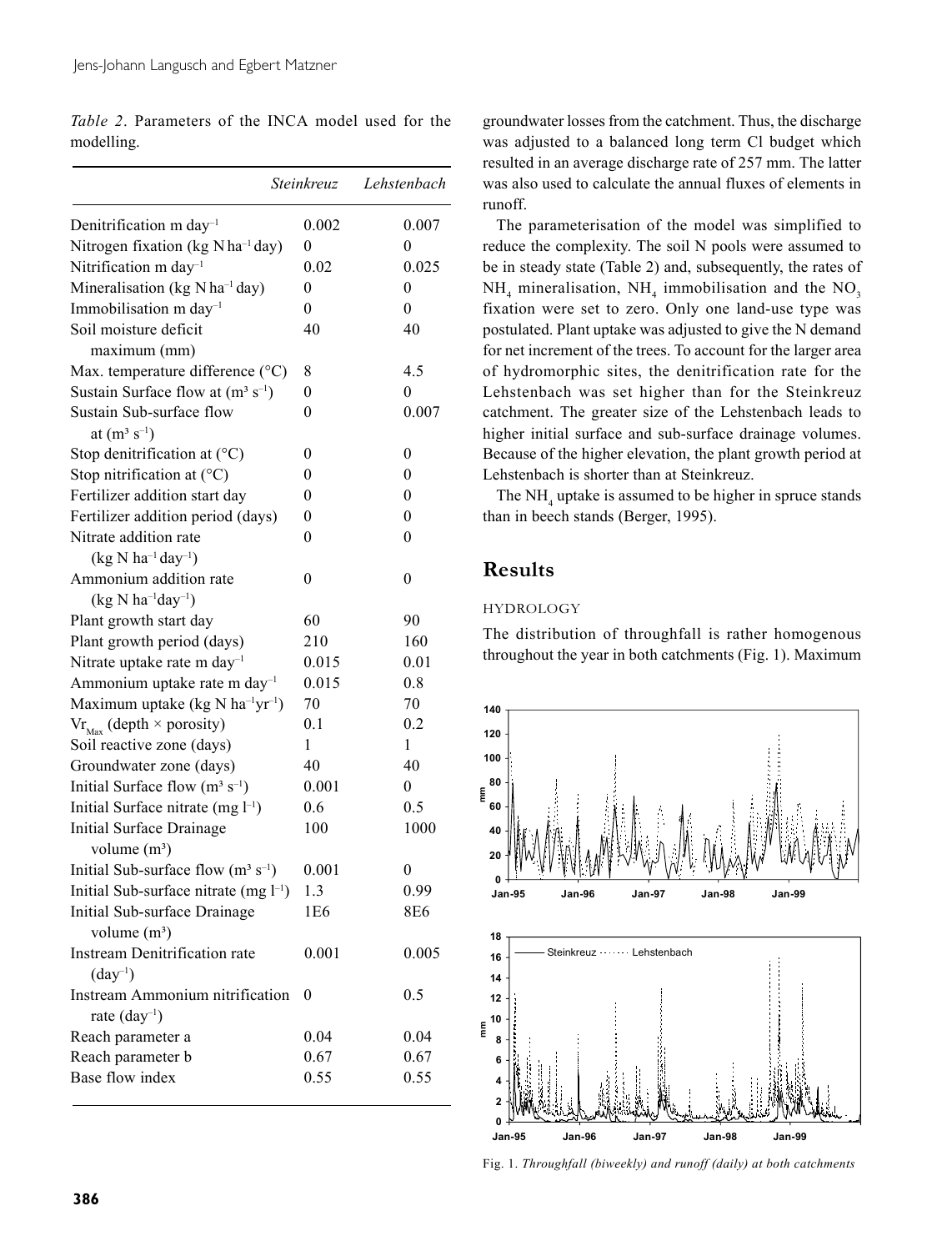| Year  | Steinkreuz |                     |        | Lehstenbach     |                 |
|-------|------------|---------------------|--------|-----------------|-----------------|
|       | $TF+SF$    | Runoff <sup>a</sup> | Runoff | ТF              | $Runoff^a$      |
| 1995  | 723.8      | 251.4               | 318.8  | 836.1           | 689.4           |
| 1996  | 576.2      | 156.3               | 243.5  | 690.5           | 490.0           |
| 1997  | 483.7      | 132.0               | 183.5  | 645.5           | 416.6           |
| 1998  | 615.3      | 149.0               | 301.4  | 951.5           | 614.8           |
| 1999  | 589.5      | 191.5               | 239.4  | $745.3^{\circ}$ | $482.5^{\circ}$ |
| Mean: | 597.7      | 176.0               | 257.3  | 773.8           | 538.7           |

*Table 3*. Annual water fluxes with throughfall and discharge (in mm) at both catchments.

 $a =$ Measured at the weir

 $b =$ Runoff according to Cl-budget

 $c = 01/99-10/99$ : observed values; 11/99-12/99: estimated from long term average

 $TF = Throughfall$ 

SF = Stemflow

rates of throughfall observed at the bi-weekly scale were about 80 mm at Steinkreuz and 120 mm at Lehstenbach. Runoff is at a minimum in summer in both catchments. Maximum daily discharge rates were 6 mm at Steinkreuz and 16 mm at Lehstenbach. The creek at Steinkreuz is almost dry during the late summer while, at the Lehstenbach creek, there was a baseflow of about  $0.25$  mm  $d^{-1}$  in summer. At the Lehstenbach, snow cover and snow melt have a substantial effect on winter and spring hydrology, which is not the case for the Steinkreuz. The mean discharge from 1995–1999 was 539 mm at Lehstenbach, while in Steinkreuz only 176 mm (Table 3) was measured at the weir. The annual discharge rates from 1995 to 1999 varied by about 270 mm at the Lehstenbach but only by about 120 mm at Steinkreuz.

#### N-CONCENTRATIONS

Mineral N concentrations in throughfall were similar in both catchments (Fig. 2a, b and Table 5a, b). Furthermore, the concentrations of  $NH_4$  and  $NO_3$  in throughfall were almost equal. The concentrations of dissolved organic nitrogen (DON) in throughfall were substantial and reached about 29.2% of the mineral N at the Steinkreuz and 15.4% at the Lehstenbach. In contrast to throughfall, mineral N in soil solutions and runoff is almost completely represented by  $NO<sub>3</sub>$ . The concentrations of DON in soil solutions and runoff are generally low and close to detection  $(< 0.2$  mg N l<sup>-1</sup>).

Concentrations of N in throughfall are highly variable with time while those in soil solutions had less short term variation. Soil solution concentrations of  $NO<sub>3</sub>$  showed a large spatial variation and some long term patterns in both plots: at Steinkreuz, the concentrations were generally low in 1998

and 1999 while at Lehstenbach, low concentrations were found in 1995 and 1999. The concentrations observed in runoff in both catchments are lower than average soil solution concentrations. In both catchments, the concentrations in runoff were similar with annual means between 0.7 and 1.4 mg  $NO_3$ -N  $l$ <sup>-1</sup>. The temporal patterns found in the soil solutions were not reflected in runoff. In



Fig. 2a*. Nitrogen concentrations in throughfall, soil solutions and runoff at the Steinkreuz catchment*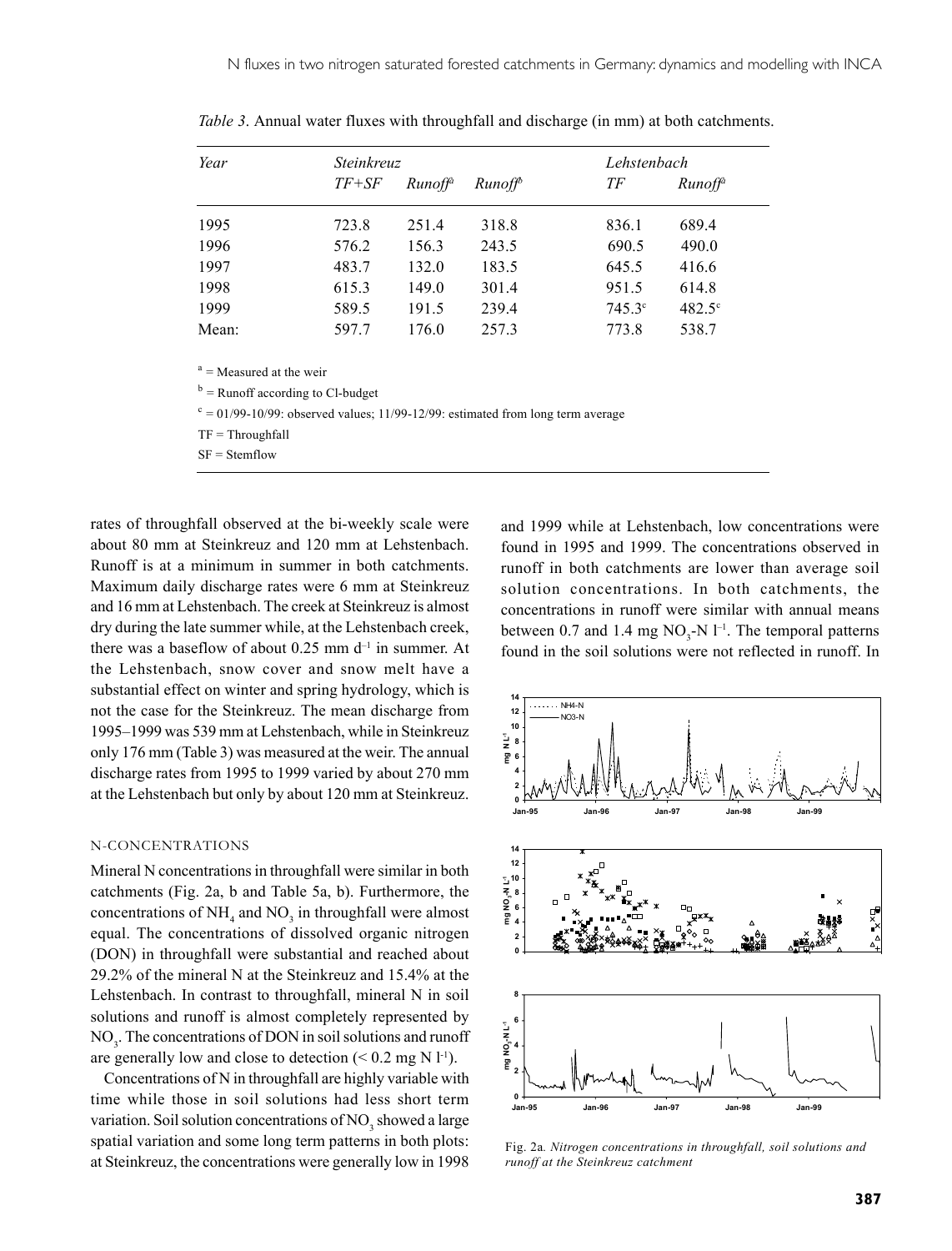

Fig. 2b. *Nitrogen concentrations in throughfall, soil solutions and runoff at the Lehstenbach catchment*



Fig. 3*. Simulated nitrate concentrations in runoff as related to discharge*

the runoff from the Lehstenbach, there was a seasonal pattern with lower concentrations in summer and autumn followed by higher concentrations in winter and spring. At Steinkreuz, peaks of NO<sub>3</sub> concentrations in runoff ocurred shortly after rewetting in late autumn. No long term trend of  $\mathrm{NO}_3^{\vphantom{\dagger}}$  in runoff was observed in either catchment and the concentrations of  $NO<sub>3</sub>$  were not related to discharge volume (Fig. 3).

### N FLUXES

The fluxes of mineral N with throughfall were on average higher at Lehstenbach (21 kg N ha<sup>-1</sup> yr<sup>-1</sup>) than at Steinkreuz (15.7 kg N ha<sup>-1</sup> yr<sup>-1</sup>; Table 4a, b). The fluxes of DON in throughfall were remarkable with slightly higher fluxes at Steinkreuz. The annual variation in throughfall fluxes was low except for DON at Steinkreuz where fluxes varied between 3.7 to 5.6 kg N ha<sup>-1</sup> yr<sup>-1</sup>.

The N fluxes with soil solution were clearly dominated by  $\rm NO_3$  in both catchments, but the fluxes differed between the catchments. At Lehstenbach, the seepage output of about 21 kg N ha<sup>-1</sup> yr<sup>-1</sup> was almost equal to the  $NH_4 + NO_3$  flux in throughfall, while at Steinkreuz seepage was about 6 kg N  $ha^{-1}$  yr<sup>-1</sup> (Table 4a). The annual variation of the NO<sub>3</sub> fluxes with seepage was high at Steinkreuz with a range of 3.8 to 9.4 kg N ha<sup>-1</sup> yr<sup>-1</sup>. In contrast, the annual variation at the Coulissenhieb plot was low.

The  $NO<sub>3</sub>$  fluxes with runoff from both catchments had only small annual variations and no trend was visible. Fluxes of DON in seepage and runoff were negligible. On average, the runoff flux was about 4.9 kg N ha<sup>-1</sup> yr<sup>-1</sup> at Lehstenbach and 3.3 kg N ha<sup>-1</sup> yr<sup>-1</sup> at Steinkreuz. Thus, in both catchments the seepage flux of  $NO<sub>3</sub>$  was higher than with runoff. This observation was most pronounced at the Lehstenbach.

Taking the throughfall fluxes of N (including DON) as deposition input and runoff as output, both catchments retained (including gaseous emissions) large amounts of N. In case of the Steinkreuz, a retention of 17 kg N ha<sup>-1</sup> yr<sup>-1</sup> was found on average (Table 4a). At Lehstenbach, the N retention was about 19 kg N ha<sup>-1</sup> yr<sup>-1</sup> (Table 4b).

The N budgets for the plots, calculated as throughfall–N (incl. DON) minus seepage, revealed differences: The average N retention at the Steinkreuz plot was about 14 kg  $N$  ha<sup>-1</sup> yr<sup>-1</sup> which is similar to the retention at the catchment scale while only 3 kg N ha<sup>-1</sup> yr<sup>-1</sup> were retained at the Coulissenhieb plot which is far less than the retention observed at the catchment scale.

INCA APPLICATION



Fig. 4. *Observed nitrate concentrations in runoff as related to discharge*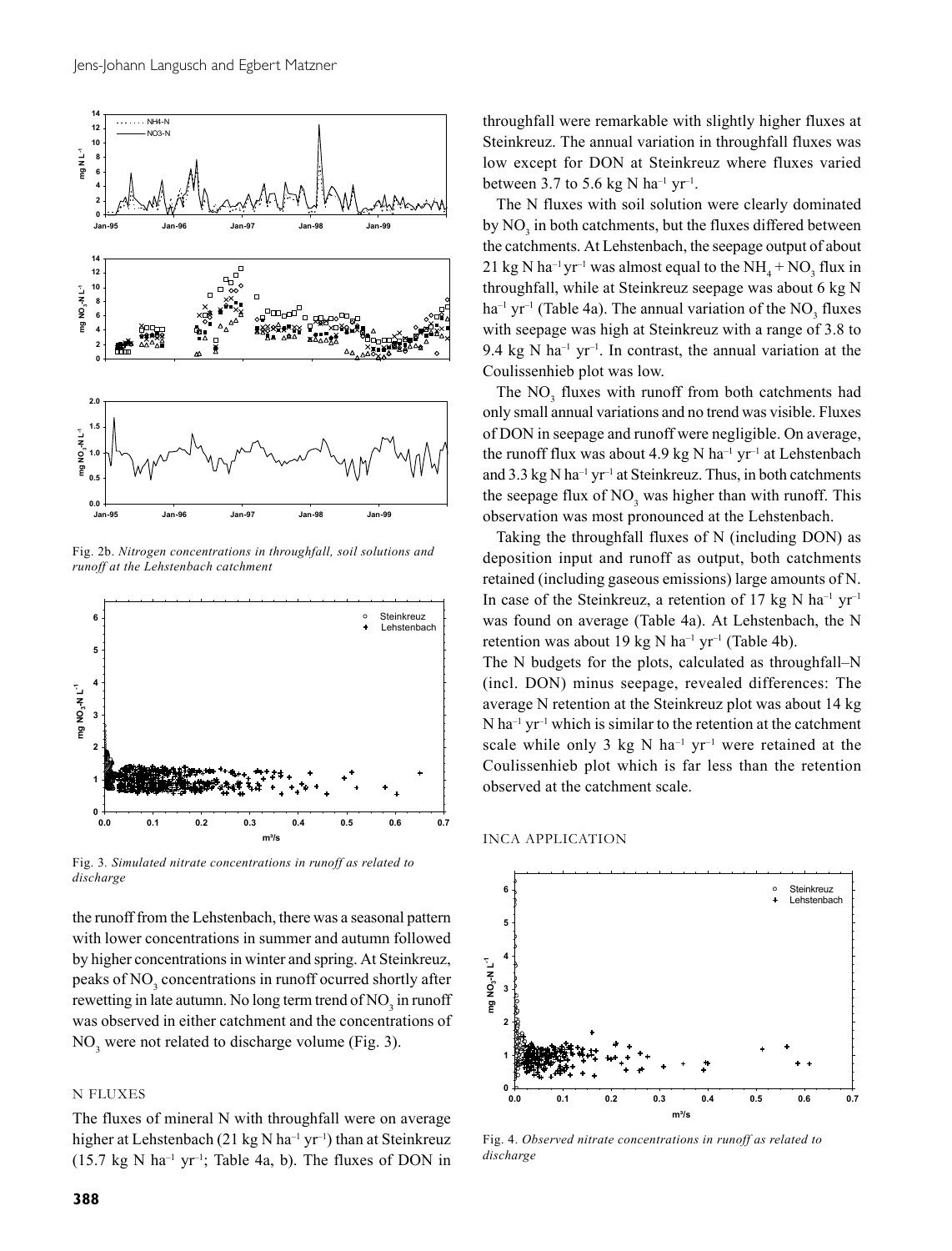|                           |            | 1995                     | 1996 | 1997 | 1998 | 1999 | Mean |
|---------------------------|------------|--------------------------|------|------|------|------|------|
| TF                        | $NO3-N$    | 7.33                     | 7.30 | 7.25 | 6.46 | 7.40 | 7.15 |
|                           | $NH_{4}-N$ | 10.31                    | 7.45 | 8.80 | 8.46 | 8.09 | 8.62 |
|                           | <b>DON</b> |                          | 4.01 | 5.58 | 5.10 | 3.74 | 4.61 |
| <b>SP</b>                 | $NO3-N$    | $\overline{\phantom{0}}$ | 7.45 | 3.87 | 3.88 | 9.36 | 6.14 |
|                           | $NH_{4}-N$ | $\overline{a}$           | 0.45 | 0.09 | 0.11 | 0.14 | 0.20 |
|                           | <b>DON</b> |                          | n.d. | n.d. | n.d. | n.d. | n.d. |
| $\mathbb{R}^{\mathrm{a}}$ | $NO3-N$    | 3.39                     | 3.89 | 2.28 | 3.95 | 3.28 | 3.36 |
|                           | $NH_{4}-N$ | 0.06                     | 0.11 | 0.04 | 0.06 | 0.05 | 0.06 |
|                           | <b>DON</b> | n.d.                     | n.d. | n.d. | n.d. | n.d. | n.d. |

*Table 4a.* Annual nitrogen fluxes (kg N ha<sup>-1</sup> yr<sup>-1)</sup> with throughfall (TF), seepage in 60 cm soil depth (SP) and runoff (R) in the Steinkreuz catchment.

 $a =$  Runoff volume adjusted to Cl-budget (see Table 3)

n.d. = not detectable

- = not measured

*Table 4b*. Annual nitrogen fluxes (kg N ha<sup>-1</sup> yr<sup>-1)</sup> with throughfall (TF), seepage in 90 cm soil depth (SP) and runoff (R) in the Lehstenbach catchment.

|            | 1995                                                       | 1996           | 1997  | 1998  | 1999a | Mean  |
|------------|------------------------------------------------------------|----------------|-------|-------|-------|-------|
|            |                                                            |                |       |       |       | 12.05 |
|            | 11.02                                                      | 9.21           | 9.25  | 9.07  | 7.87  | 9.28  |
| <b>DON</b> | 2.23                                                       | 3.02           | 4.26  | 3.68  | 3.23  | 3.28  |
|            |                                                            | 24.49          | 20.03 | 20.25 | 18.09 | 20.84 |
| $NH_{4}-N$ | 0.39                                                       | 0.49           | 0.28  | 0.30  | 0.30  | 0.35  |
| <b>DON</b> | n.d.                                                       | n.d.           | n.d.  | n.d.  | n.d   | n.d.  |
|            | 5.94                                                       | 5.20           | 4.14  | 4.27  | 5.09  | 4.93  |
|            | 0.21                                                       | 0.29           | 0.17  | 0.22  | 0.23  | 0.22  |
| <b>DON</b> | n.d.                                                       | n.d.           | n.d.  | n.d.  | n.d.  | n.d.  |
|            | $NO3-N$<br>$NH_{4}-N$<br>$NO3-N$<br>$NO3-N$<br>$NH_{4}$ -N | 14.85<br>21.36 | 10.89 | 12.01 | 12.73 | 9.76  |

 $a = 01/99 - 10/99$ : observed values; 11/99-12/99: estimated

Figure 3 shows the relation of the simulated daily  $NO_3$ -N concentration to the simulated daily discharge. As is observed in practice (Fig. 4) the simulated runoff  $NO<sub>3</sub>$ concentrations for both catchments were not related to the volume of discharge.

The simulated discharge for the *Steinkreuz catchment* was much higher than that observed since the seepage water fluxes at the catchment scale were input as hydrologically effective rainfall. Thus, the simulated discharge in INCA did not correspond well with the measurements (Fig. 5a).

The observed  $NO<sub>3</sub>$  concentrations in runoff in the Steinkreuz were generally matched well by the model (Fig. 5a). The measured annual average concentration of  $NO<sub>3</sub>$ -N is  $1.32$  mg  $l^{-1}$  while the model calculated an average concentration of 1.12 mg  $l^{-1}$ ; INCA underestimated the NO<sub>3</sub> concentration during rewetting after drought in late autumn.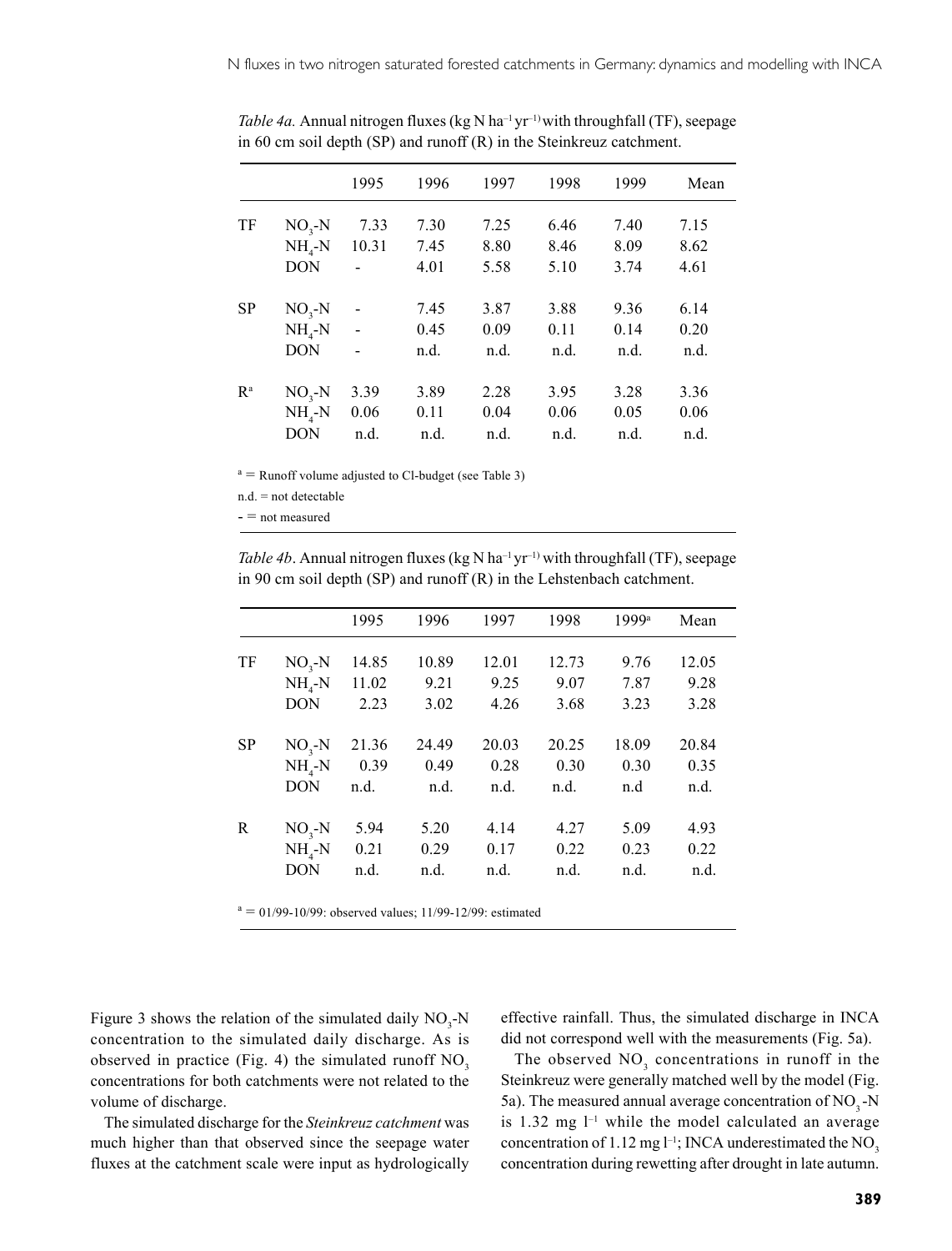

Fig. 5a*. Simulated discharge and nitrogen concentrations in runoff of the Steinkreuz catchment*



Fig. 5b*. Simulated discharge and nitrogen concentrations in runoff of the Lehstenbach catchment*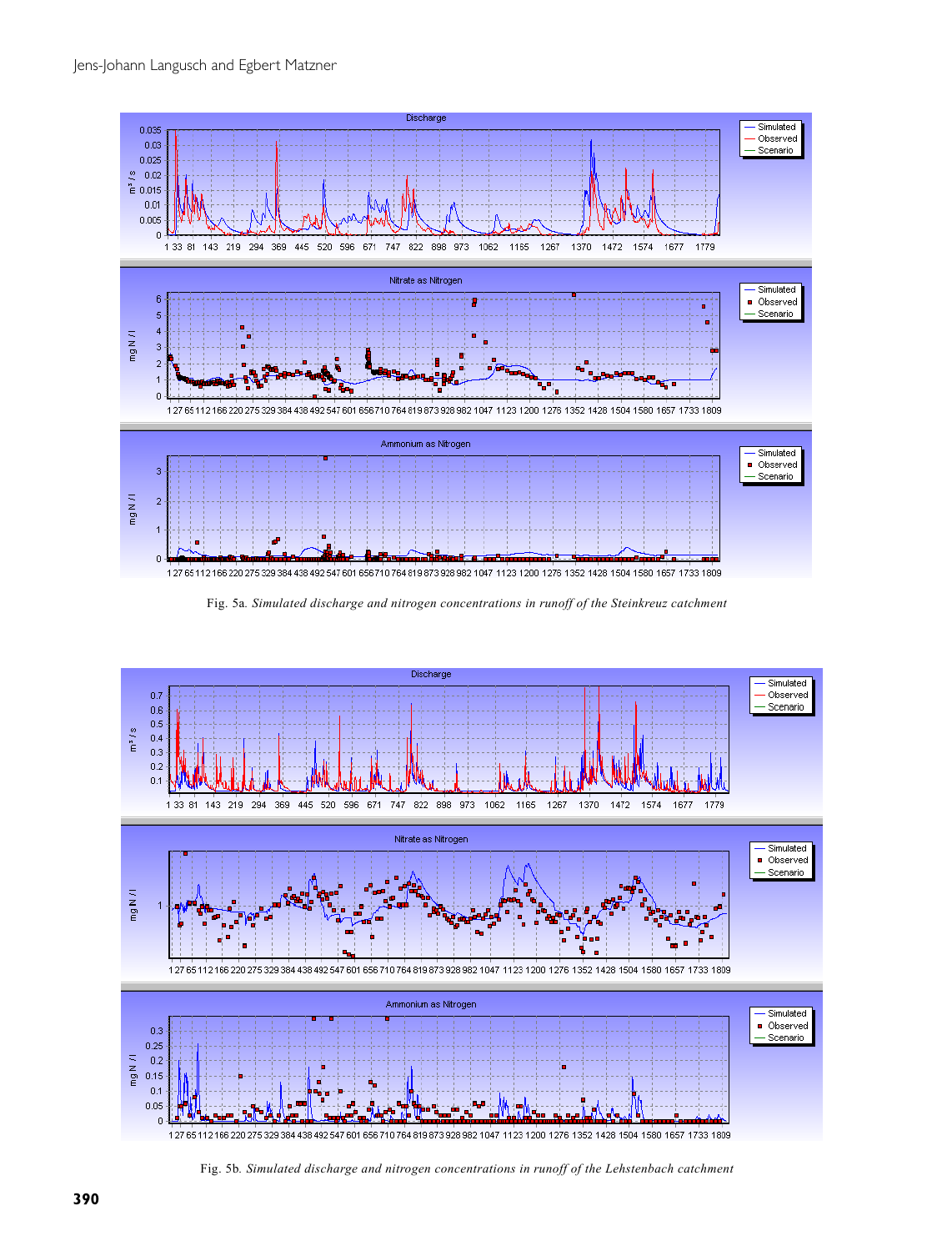| Year  | ТF   | $NO3-N$<br>60 cm<br>depth | runoff | ТF   | 60 cm<br>depth | $NH_{4}$ -N<br>runoff | ТF   | <i>DON</i><br>60 cm<br>depth | runoff |
|-------|------|---------------------------|--------|------|----------------|-----------------------|------|------------------------------|--------|
| 1995  | 1.01 |                           | 1.06   | 1.42 |                | 0.02                  |      | n.d.                         | n.d.   |
| 1996  | 1.27 | 2.42                      | 1.60   | 1.29 | 0.15           | 0.04                  | 0.70 | n.d.                         | n.d.   |
| 1997  | 1.50 | 1.89                      | 1.24   | 1.82 | 0.04           | 0.02                  | 1.15 | n.d.                         | n.d.   |
| 1998  | 1.05 | 1.24                      | 1.31   | 1.37 | 0.04           | 0.01                  | 0.83 | n.d.                         | n.d.   |
| 1999  | 1.26 | 3.43                      | 1.37   | 1.37 | 0.05           | 0.01                  | 0.63 | n.d.                         | n.d.   |
| Mean: | 1.22 | 2.25                      | 1.32   | 1.45 | 0.07           | 0.02                  | 0.83 | n.d.                         | n.d.   |

*Table 5a.* Average concentrations of nitrogen (mg N  $I^{-1}$ ) in solutions of the Steinkreuz catchment

*Table 5b.* Average concentrations of nitrogen (mg  $N l^{-1}$ ) in solutions of the Lehstenbach catchment

| Year                | ТF   | $NO3-N$<br>90 cm<br>depth | runoff | TF   | 90 cm<br>depth | $NH_{4}$ -N<br>runoff | TF   | <i>DON</i><br>90 cm<br>depth | runoff |
|---------------------|------|---------------------------|--------|------|----------------|-----------------------|------|------------------------------|--------|
| 1995                | 1.78 | 4.15                      | 0.86   | 1.32 | 0.08           | 0.03                  | 0.27 | n.d.                         | n.d.   |
| 1996                | 1.58 | 5.02                      | 1.06   | 1.33 | 0.10           | 0.06                  | 0.44 | n.d.                         | n.d.   |
| 1997                | 1.86 | 4.48                      | 0.99   | 1.43 | 0.06           | 0.04                  | 0.66 | n.d.                         | n.d.   |
| 1998                | 1.34 | 3.82                      | 0.69   | 0.95 | 0.06           | 0.04                  | 0.39 | n.d.                         | n.d.   |
| $1999$ <sup>a</sup> | 1.31 | 3.74                      | 1.05   | 1.06 | 0.06           | 0.05                  | 0.43 | n.d.                         | n.d.   |
| Mean:               | 1.57 | 4.24                      | 0.93   | 1.22 | 0.07           | 0.04                  | 0.44 | n.d.                         | n.d.   |

In forested catchments the  $NH<sub>4</sub>$  concentration level in freshwaters is generally low. The model slightly overestimated the runoff  $NH<sub>4</sub>$  concentrations and the  $NH<sub>4</sub>$ leaching with the present parameterisation (Fig. 5a and Table 6).

For the period 1995–1999, the mass balance for N was close to zero. INCA calculated a change of the N store of the catchment of 2.42 kg N ha<sup>-1</sup> over the whole period (Table 6). The measured  $NO_3$  leaching of 16.8 kg ha<sup>-1</sup> for the five years (calculated with the discharge volumes adjusted to the Cl- budget), was matched by the model.

The mean annual denitrification of 2.6 kg N ha<sup>-1</sup>, calculated by INCA in the case of the Steinkreuz catchment with a given denitrification rate of  $0.002$  d<sup>-1</sup>, corresponds to measurements in other beech forests (Borken and Brumme, 1997; Butterbach-Bahl *et al.,* 2001). Also the model parameterisation resulted in annual average plant uptake rates of 6.4 kg ha<sup>-1</sup> NO<sub>3</sub>-N and of 2.4 kg ha<sup>-1</sup> NH<sub>4</sub>-N, which corresponds to the total N demand for increment at older beech sites (Matzner, 1988).

In the case of the Lehstenbach catchment the temporal

*Table 6*. Simulated N fluxes

|                           | Steinkreuz<br>$\Sigma$ 95-99<br>$kg$ N ha <sup>-1</sup> | Lehstenbach<br>$\Sigma$ 95-99<br>$kg$ N ha <sup>-1</sup> |
|---------------------------|---------------------------------------------------------|----------------------------------------------------------|
| Nitrate-N total           | 35.81                                                   | 60.15                                                    |
| Ammonium-N total          | 43.11                                                   | 46.29                                                    |
| Nitrate-N leaching        | 16.79                                                   | 26.90                                                    |
| Observed values           | $16.79^a$                                               | $24.64^{b}$                                              |
| Ammonium-N leaching       | 2.79                                                    | 2.77                                                     |
| Observed values           | $0.32^{\circ}$                                          | 1.12 <sup>b</sup>                                        |
| Nitrate-N Uptake          | 32.06                                                   | 19.29                                                    |
| Ammonium-N uptake         | 12.01                                                   | 24.67                                                    |
| Ammonium-N nitrification  | 26.39                                                   | 15.77                                                    |
| Nitrate-N denitrification | 12.85                                                   | 31.34                                                    |
| $\Delta$ Store            | $+2.42$                                                 | $+1.47$                                                  |

 $a =$  corrected according to Cl-budget

 $b = 01/99-10/99$ : observed values; 11/99-12/99: estimated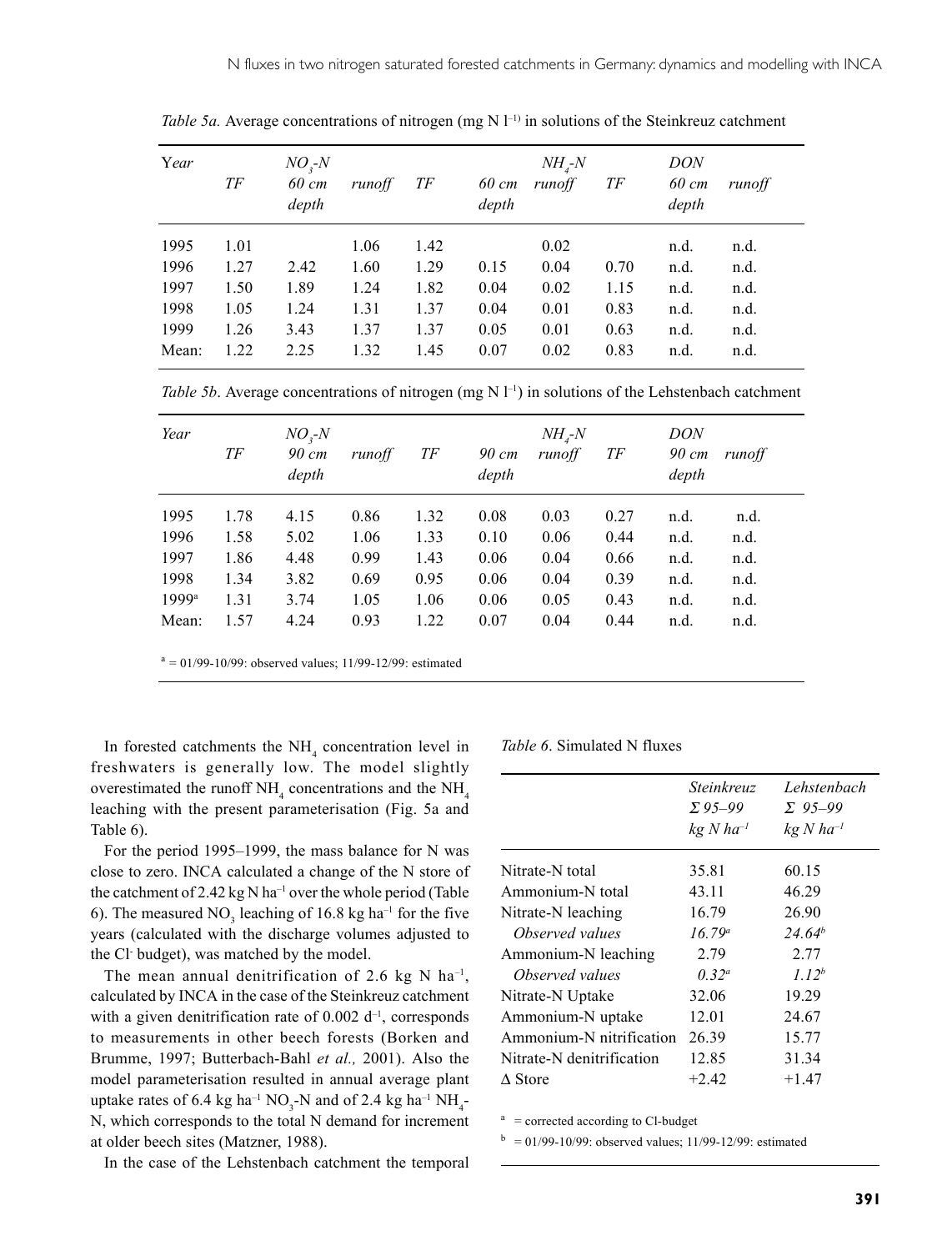pattern of discharge simulation corresponded in most cases to the observed changes (Fig. 5b). Deviations occurred in 1995 (between day number 145 and 230), where INCA failed to observe increases in discharge, and the simulated runoff exceeded the observed values in 1999.

The general concentration level for  $NO<sub>3</sub>$  in runoff is well matched. The measured annual average concentration of  $NO<sub>3</sub>$ -N was 0.92 mg l<sup>-1</sup> while the model calculated 0.99 mg  $l^{-1}$ . Furthermore, the seasonality of the runoff NO<sub>3</sub> concentration, which is characterised by higher values in the winter and lower in summer, is reproduced well by the model.

As with the Steinkreuz, the model slightly overestimated the NH<sub>4</sub> concentrations in runoff and the NH<sub>4</sub> leaching with the present parameterisation. The model calculated a  $NO<sub>3</sub>$ flux with runoff of 26.9 kg N ha<sup>-1</sup> for the five years period, which is close to the observation  $(24.6 \text{ kg ha}^{-1})$ .

For the period 1995–1999, INCA calculated a change of N store in the catchment of only  $+ 1.47$  kg N ha<sup>-1</sup> (Table 6) indicating that the mass balance of N was close to zero.

The model parameterisation resulted in a mean annual denitrification of  $6.3 \text{ kg}$  N ha<sup>-1</sup> for the Lehstenbach. This reflects the obviously high N outputs by denitrification from the large wetland areas of the Lehstenbach catchment. High rates of denitrification were also postulated from comparing NO<sub>3</sub> in soil solution, groundwater and runoff in the Lehstenbach (Matzner *et al.,* 2001).

Given the present parameterisation, INCA calculated mean annual plant uptake rates of 3.9 kg ha<sup>-1</sup> NO<sub>3</sub>-N and of  $4.9 \text{ kg} \text{ ha}^{-1} \text{ NH}_4\text{-N}$ . The overall rates of N uptake correspond to those estimated for comparable Norway spruce sites (Matzner, 1988).

## **Discussion**

#### GENERAL

Both catchments studied receive high rates of N deposition as indicated by the observed N fluxes in throughfall which are typical for Central European conditions (Dise *et al.,* 1998a, b; Armbruster *et al*., 2001). The N fluxes with throughfall underestimate the actual N input because of above ground uptake of N by needles and leaves. The extent of underestimation is difficult to assess (Harrison *et al.,* 2000). Beside deposition rates, both catchments have further similarities in their  $N$  turnover. The average annual  $NO<sub>3</sub>$ concentrations in runoff were between  $0.7-1.4$  mg  $l^{-1}$  in both catchments, leading to average losses with runoff of 3.3 (Steinkreuz) to 4.9 (Lehstenbach) kg N ha<sup>-1</sup> yr<sup>-1</sup>. Nitrate was the dominant N form in soil solutions and in runoff from both catchments. There was some seasonal variation

**392**

of  $NO<sub>3</sub>$  in runoff in both but no overall trend in  $NO<sub>3</sub>$  was found. In the case of the Lehstenbach, the lack of long term trend in runoff can be extended back to 1987 (Matzner *et*  $al.$ , 2001). Small seasonal variations of  $NO<sub>3</sub>$  concentrations in the runoff from forested catchments and the lack of long term trends were also reported from other European forested catchments (Wright *et al.,* 2002).

At the plot scale, however, the N turnover is significantly different at the spruce dominated Coulissenhieb plot compared with the beech dominated Steinkreuz plot. N retention was very low at the Coulissenhieb plot, indicating severe N saturation. Losses of N with seepage almost equalled N fluxes in throughfall. In contrast, the N retention at the Steinkreuz plot was much higher. There was no general difference in N retention between coniferous and deciduous tree species when a large number of plots and catchments in Europe were compared (Dise *et al.,* 1998a). The C/N ratios of the forest floor were rather low in both plots and, while not indicating differences in immobilization capacity of the soil, suggest a high risk of  $NO<sub>3</sub>$  leaching (Gundersen *et al.,* 1998). It is only possible to speculate on the retention mechanisms responsible for the N retention at the plot scale. Brumme *et al.* (1999) reported higher rates of  $N_2O$  emissions from beech sites compared to spruce sites, but the rates cannot account fully for the difference. The stand at the Coulissenhieb plot is older and less dense than that at the Steinkreuz plot which might result in higher plant uptake rates of N at Steinkreuz. However, the calculation of N retention is based on throughfall N fluxes which underestimate deposition rates. At the Coulissenhieb plot, the unknown N uptake by the canopy might be higher as compared to Steinkreuz because of the high fog frequency at these elevations (Klemm *et al.,* 2001).

The difference between N fluxes with seepage at the plot scale compared to runoff from the catchment were minor at Steinkreuz. At the Lehstenbach, however, the large difference between N fluxes with seepage from the terrestrial site and the N flux in runoff are influenced by the riparian zones which cover about 35% of the catchment. Denitrification is likely to play a significant role in regulating the N budget of the Lehstenbach catchment. There are no field measurements of denitrification available for the catchment studied here but a reduction in sulphate was reported in the riparian zones of the Lehstenbach catchment (Alewell and Giesemann, 1996; Alewell and Novak, 2001), indicating severe anoxic conditions in these areas.

Overall, the N budget of both catchments seems to be in a steady state where N sinks in the ecosystem (biomass and soil organic matter) and losses by denitrification match the present N input by deposition.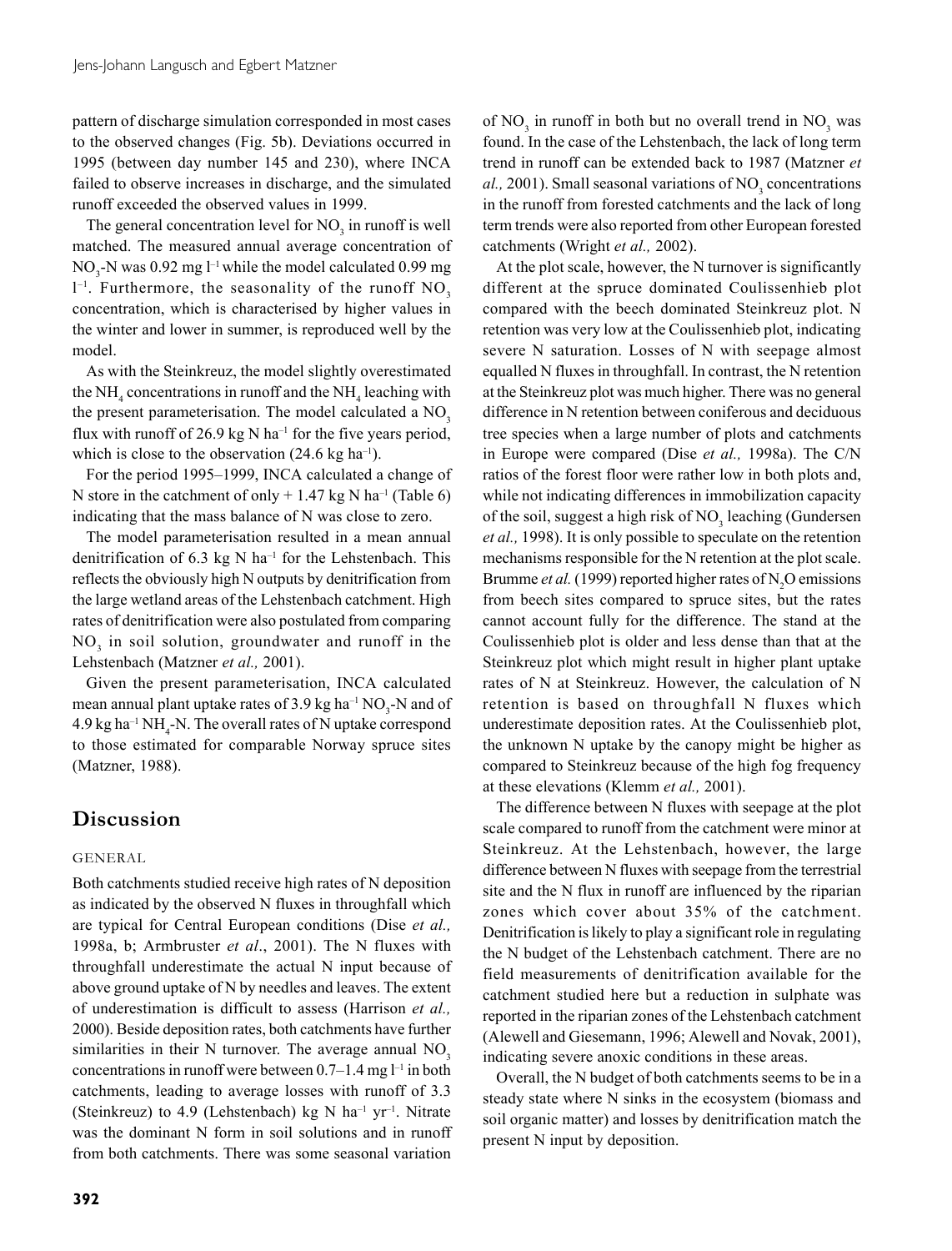#### INCA APPLICATION

With a simplified parameter set, INCA matched the general level of  $NO<sub>3</sub>$  concentrations and fluxes in runoff at the Steinkreuz and the Lehstenbach catchments. The calculated annual loads for the single processes of the N-cycle, were realistic. The parameter settings resulted in a good representation of the seasonal patterns in  $NO<sub>3</sub>$  of the runoff from the Lehstenbach. However, the model was not able to follow the  $NO<sub>3</sub>$  concentrations in runoff at the Steinkreuz catchment during rewetting. This is an exceptional case since, in this very small catchment, the creek becomes dry in summer. The water fluxes at these particular periods were small and this had little effect on the annual runoff fluxes calculated by the model.

INCA estimated  $NH<sub>4</sub>$  leaching rates which are about 0.3–  $0.5$  kg ha<sup>-1</sup> yr<sup>-1</sup> higher than those observed. The calibration of the model to realistic  $NH<sub>4</sub>$  leaching rates was difficult because the  $NH<sub>4</sub>$  plant uptake is zero in winter and nitrification is low in the model while leaching takes place during the whole year.

Papen and Butterbach-Bahl (1999) as well as Teepe *et al.*  $(2000)$  observed the highest N<sub>2</sub>O emissions from forest soils during thawing periods in winter. This is not accounted for in the model since denitrification is inhibited in winter by low temperatures. However, this had no apparent influence on the model predictions of nitrate in runoff.

From the viewpoint of the N turnover in small homogeneous forested catchments, there are general shortcomings of the model. All parameters and rates are kept constant throughout the simulation and there is no dynamic feedback between inputs, environmental conditions and process rates. Those are, in fact, often not even known today in the case of forested catchments. For the parameterisation of the model, the rates of N transforming processes need to be known in advance or must be calibrated. Thus, most of the model results in terms of uptake, mineralisation, and denitrification and runoff losses are given as input and the predictive capability on N turnover and fluxes under changing conditions is limited.

The big advantage of the INCA model in application to forested catchments is that the prediction of  $NO<sub>3</sub>$  output is based on hydrological conditions allowing an analysis of NO<sub>3</sub> concentrations patterns in runoff throughout the year and under varying hydrological conditions. There is a clear and substantial use of the model in the calculation of critical loads of N deposition for forests. Models used presently are based on steady state mass balance using annual fluxes and without taking hydrological conditions into account (Werner *et al.,* 1999; van der Salm and de Vries, 2001). INCA seems to be an excellent tool to calculate  $NO<sub>3</sub>$ 

concentrations and  $NO<sub>3</sub>$  fluxes under a variety of deposition backgrounds and hydrological conditions with seasonal to daily resolution. This needs to be tested in future work.

### **Acknowledgement**

This work was funded by the EU under grant No. EVK1- CT1999-00011 and by the German Ministry of Education, Science and Technology (BMBF) grant No. BEO 0339476D. The authors thank Bernhard Manderscheid, Christine Alewell and Gunnar Lischeid for providing data on N fluxes and Karsten Kalbitz for soil data as well as Uwe Hell, Andreas Kolb, Jan Irmler and the members of the Central Analytic Department of BITÖK (Bettina Popp, Petra Dietrich and Kerstin Moser) for their long lasting help in field sampling and chemical analysis of soil and water samples.

### **References**

- Aber, J.D., Nadelhoffer, K.J., Steuder, P. and Melillo, J.M., 1989. Nitrogen Saturation in Northern Forest Ecosystems. *BioScience,* **39**, 378–386.
- Alewell, C. and Giesemann, A., 1996. Sulfate reduction in a forested catchment as indicated by 34S values of sulfate in soil solutions and runoff. *Isot. Environ. Health Stud.,* **32**, 203–210.
- Alewell, C. and Novak, M., 2001. Spotting zones of dissimilatory sulfate reduction in a forested catchment: the <sup>34</sup>S - <sup>35</sup>S approach. *Environ. Pollut.,* **112**, 369–377.
- Armbruster, M., Matzner, E. and Langusch, J., 2001. Indikatoren des Stoffhaushaltes von Waldökosystemen. *Bayreuther Forum Ökologie,* **84**, 189–204.
- Berger, A., 1995. Wirkungen von Angebot und Bedarf auf den Stickstoff- und Magnesiumhaushalt von Fichtenkeimlingen (Picea abies (L.) KARST.). *Bayreuther Forum Ökologie,* **23***.*
- Borken, W. and Brumme, R., 1997. Liming practice in temperate forest ecosystems and effects on CO<sub>2</sub>, N<sub>2</sub>O and CH<sub>4</sub> fluxes. *Soil Use Manage.,* **13**, 251–257.
- Brumme, R., Borken, W. and Finke, S., 1999. Hierarchical control on nitrous oxide emission in forest ecosystems. *Global Biogeochem. Cycles,* **13**, 1137–1148.
- Butterbach-Bahl, K., Rothe, A. and Papen, H., 2001. Effect of tree distance on  $N_2O$  and  $CH_4$  fluxes from soils in temperate forest ecosystems. *Plant Soil.*
- Dise, N.B., Matzner, E. and Gundersen, P., 1998a. Synthesis of nitrogen pools and fluxes from European forest ecosystems. *Water Air Soil Pollut.,* **105**, 143–154.
- Dise, N.B., Matzner, E. and Forsius, M., 1998b. Evaluation of organic horizon C:N ratio as an indicator of nitrate leaching in conifer forests across Europe. *Environ. Pollut.,* **102**, 453–456.
- Dise, N.B., Matzner, E., Armbruster, M. and MacDonald, J., 2001. Aluminium output fluxes from forest ecosystems in Europe: A regional assessment. *J. Environ. Qual.*
- Gerstberger, P. (Ed.), 2001. Waldökosystemforschung in Nordbayern: Die BITÖK-Untersuchungsflächen im Fichtelgebirge und Steigerwald. *Bayreuther Forum Ökologie,* **90**, 193pp.
- Gundersen, P., Callesen, I. and de Vries, W., 1998. Nitrate leaching in forest ecosystems is related to forest floor C/N ratios. *Environ. Pollut.,* **102**, 403–407.